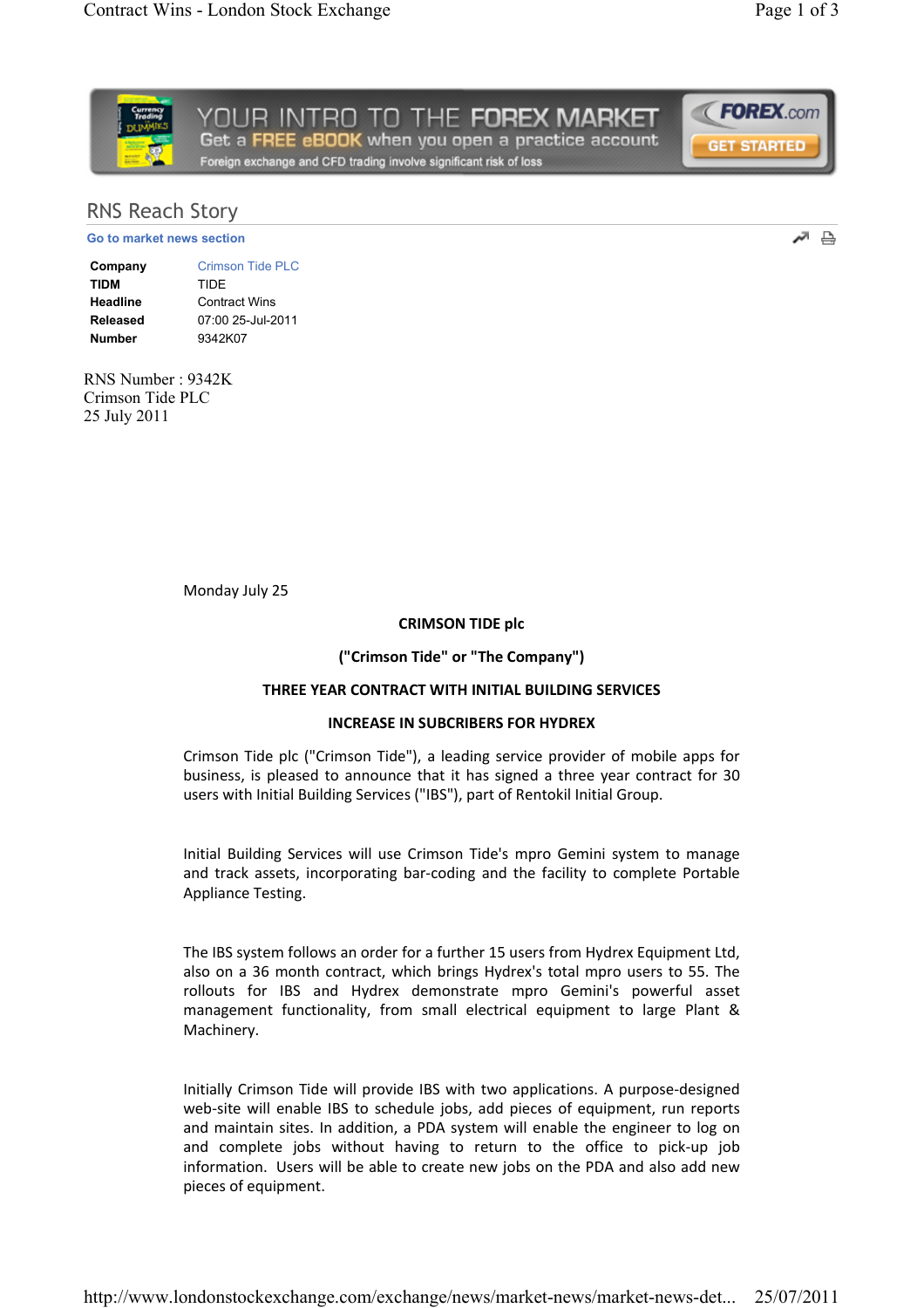IBS allocates three types of jobs to its engineers - repairs, deliveries and collections - all of which use paper-based systems. Generally an email or telephone request is received in the office, a paper form filled out and job number assigned. The engineer comes to the office for this and then returns to the site to complete the repair or delivery, or to pick up the goods. The engineer comes back to the office with the completed paper-based form, and office staff then compile charges relative to each job, and send the form to the customer.

The information which Crimson Tide is storing on the hosted server will be available to IBS on a bespoke web site which allows it to run various pre-defined reports such as the maintenance history of specific pieces of equipment.' As jobs are finished the mpro system will automatically generate a report and email this to a designated contact at the company. These reports will replace the existing manual paper-based entries.

All communications between devices and servers will be time stamped at both ends and the engineer's device will be GPS tracking enabled, so that when it completes a job the date/time will be sent to the hosted server and stored in the database.

Barrie Whipp, Executive Chairman of Crimson Tide, commented: "We have worked with members of the Rentokil Initial group for many years and have a great partnership with them. We very much look forward to continuing that partnership with the delivery of our very latest mpro gemini solution.

"We have been working hard to roll out Gemini to existing users, which has resulted in a number of contract extensions. We are also finalising a number of new contracts which have taken slightly longer to negotiate due to their complexity, however I hope that these will be delivered in the third quarter."

For further information:

| Crimson Tide plc<br>Barrie Whipp, Executive Chairman | 01892 542444  |
|------------------------------------------------------|---------------|
| WH Ireland                                           | 020 7220 1666 |
| James Joyce<br>Threadneedle Communications           | 020 7653 9850 |
| Josh Royston/Alex White                              |               |

#### About Crimson Tide

Crimson Tide is a mobile software group with offices in Tunbridge Wells, UK and Dublin, Ireland.